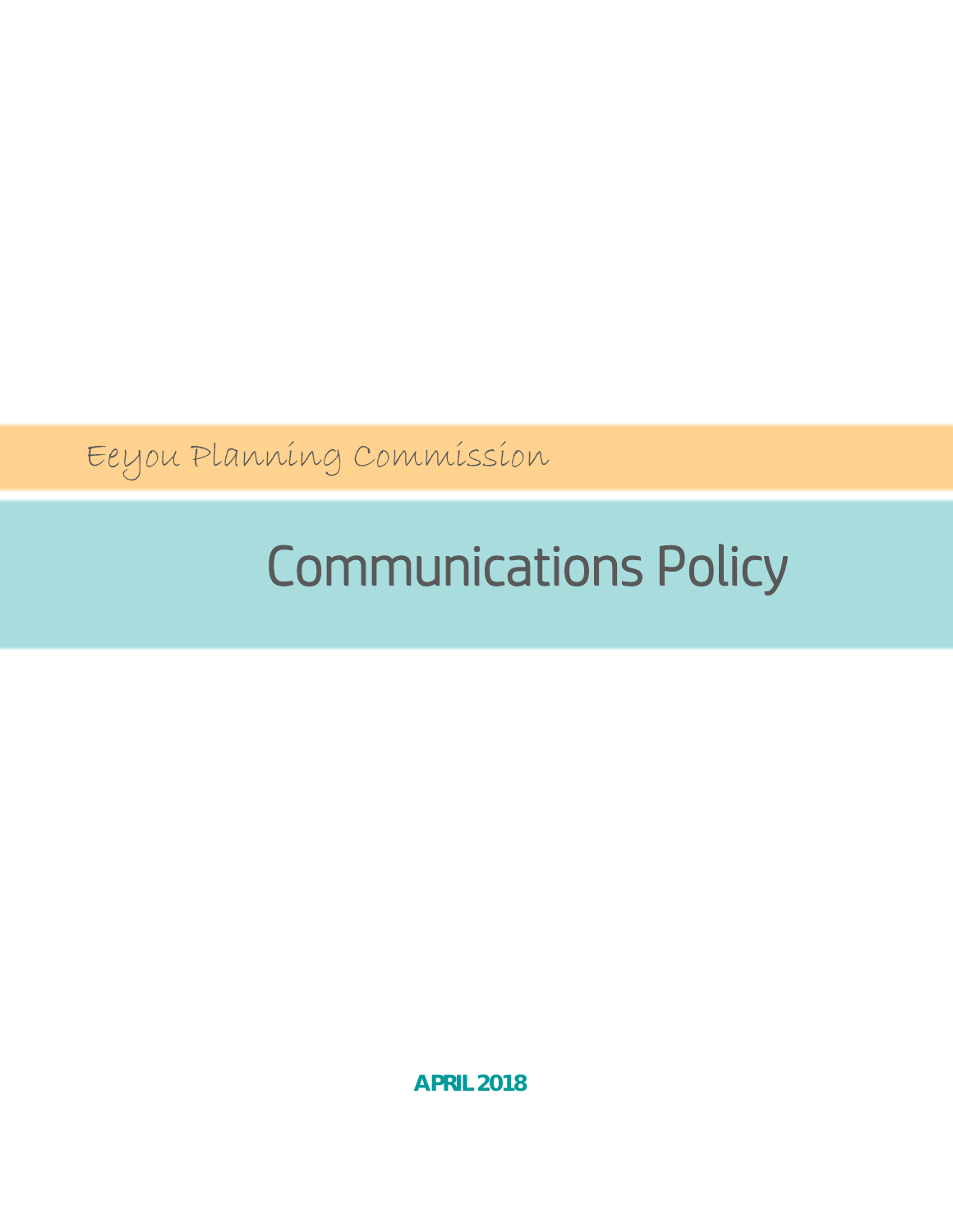# **TABLE OF CONTENT**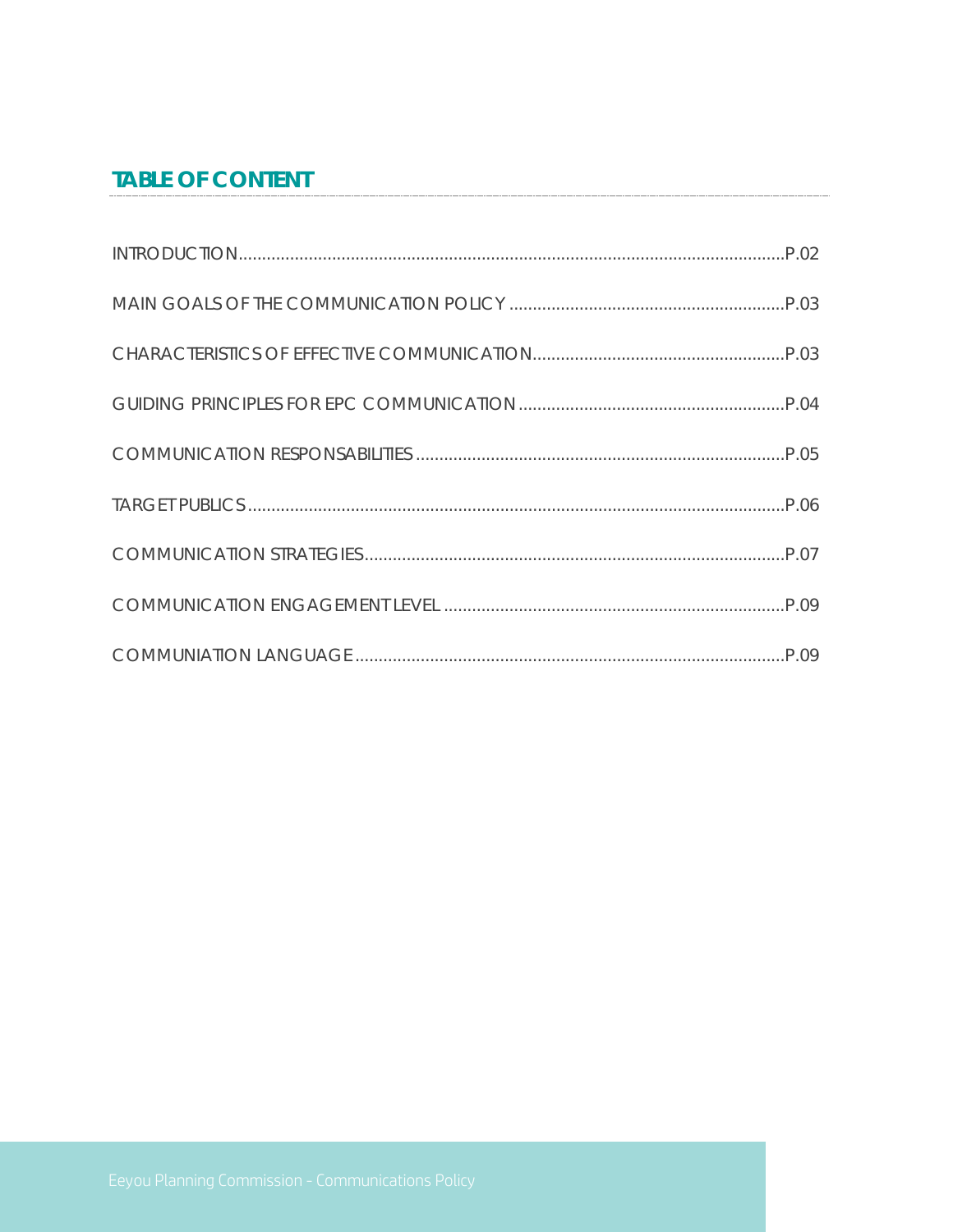### **INTRODUCTION – WHY A COMMUNICATION POLICY?**

A Communication Policy is essential to fulfill the goals and objectives of a Regional Land and Resources Use Plan (RLRUP). This tool is especially helpful to ensure trust between the Commission and the entities with whom it collaborates on land and resource use matters in Eeyou Istchee, whether at community, regional, or provincial levels. A communications policy also helps ensure that parties are provided adequate information and opportunities to understand and engage meaningfully in decisionmaking processes related to land use planning.

#### **A POLICY THAT WILL EVOLVE OVER TIME**

The communication management tools presented in this policy are primarily aimed at facilitating the elaboration of the RLRUP. Upon the finalization and official adoption of the RLRUP, this policy may be revised to adapt the communication tools to better fit the needs of the implementation and monitoring phases of the RLRUP.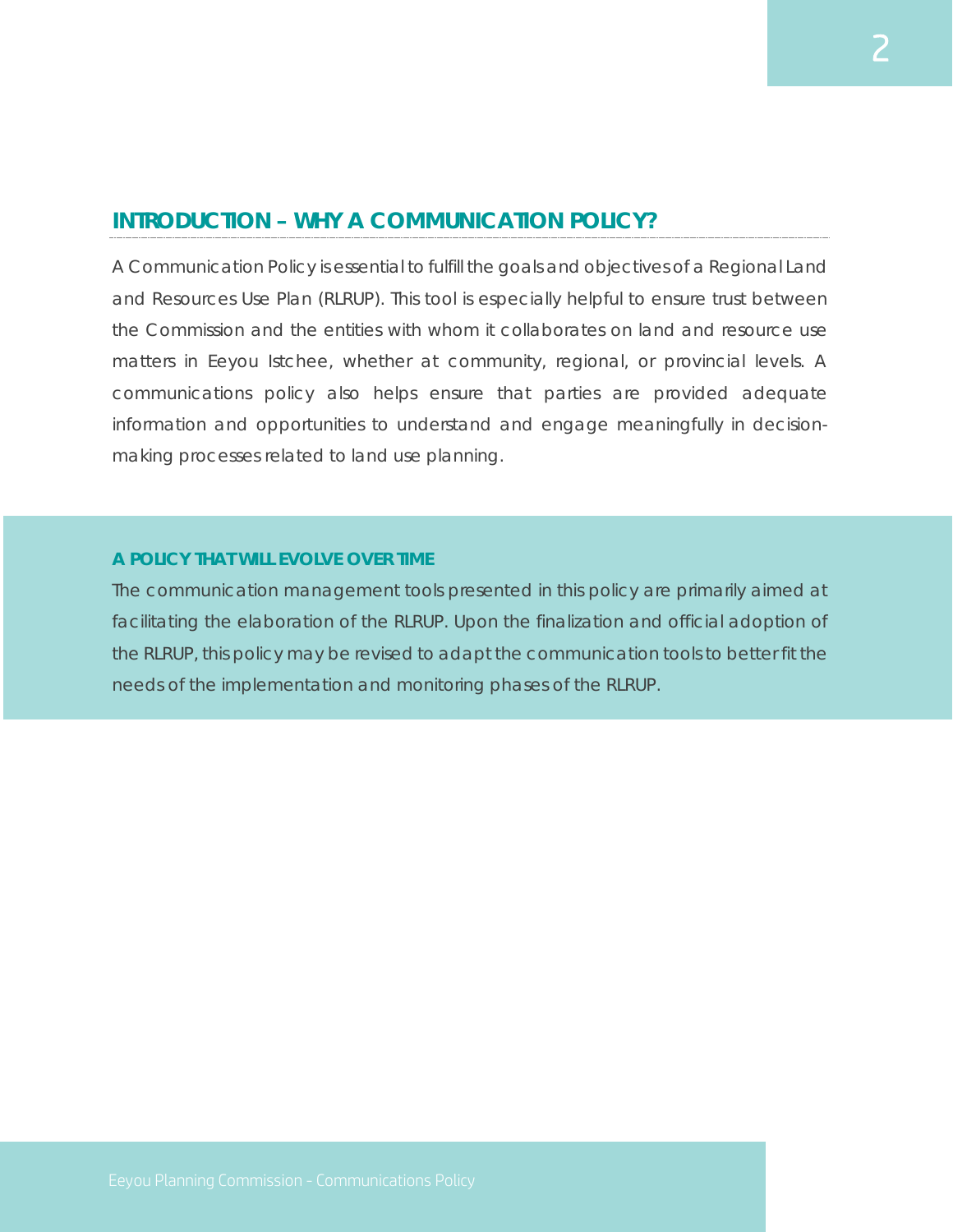## **MAIN GOALS OF THE COMMUNICATIONS POLICY**

- **1.** To ensure that the Cree people are informed and engaged;
- **2.** To facilitate communication and collaboration between the various entities with planning mandates in Eeyou Istchee, and as needed, between these entities and the Cree people;
- **3.** To propose approaches to establish effective communication and transmission of information with the Crees, stakeholders, and collaborators.

# **EFFECTIVE COMMUNICATION**

- **IS INFORMATIVE** Communicates content in a simple and to the point manner
- **FACILITATES KNOWLEDGE AND UNDERSTANDING** Provides explanation and a context for exchange
- **FOSTERS PARTICIPATION** Favors a culture of participation and collaboration
- **FOSTERS ADHESION** Encourages parties' sense of ownership and pride over initiatives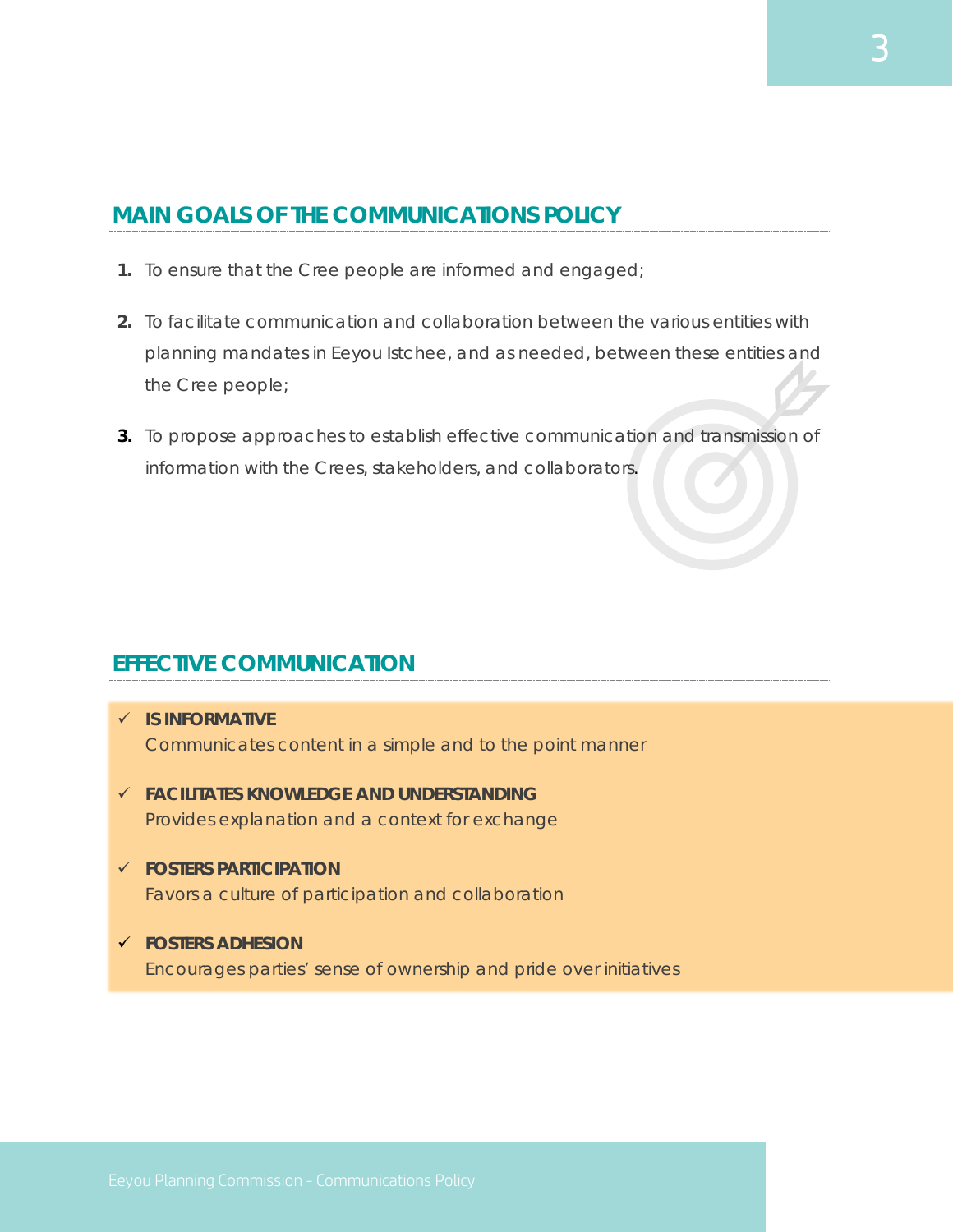# **GUIDING PRINCIPLES FOR EPC COMMUNICATION**

These communication principles help better integrate the characteristics of an effective communication approach for the EPC context.

#### **OPENNESS AND LEARNING**

Help all involved listen to each other, explore new ideas unconstrained by predetermined outcomes, learn and apply information in ways that generate new options, and rigorously evaluate public engagement activities for effectiveness.

#### **TRANSPARENCY AND TRUST**

Be clear and open about the process, and provide a public record of the organizers, sponsors, outcomes, and the range of views and ideas expressed.

#### **COLLABORATION**

Support and encourage participants, governments, community institutions, and others to work together to advance the common good.

#### **SUSTAINED ENGAGEMENT**

Promote a culture of participation and ensure real potential to make a difference, and make participants aware of that potential.

#### **INCLUSION**

Equitably incorporate diverse peoples, voices, ideas, and information to lay the groundwork for quality outcomes.

4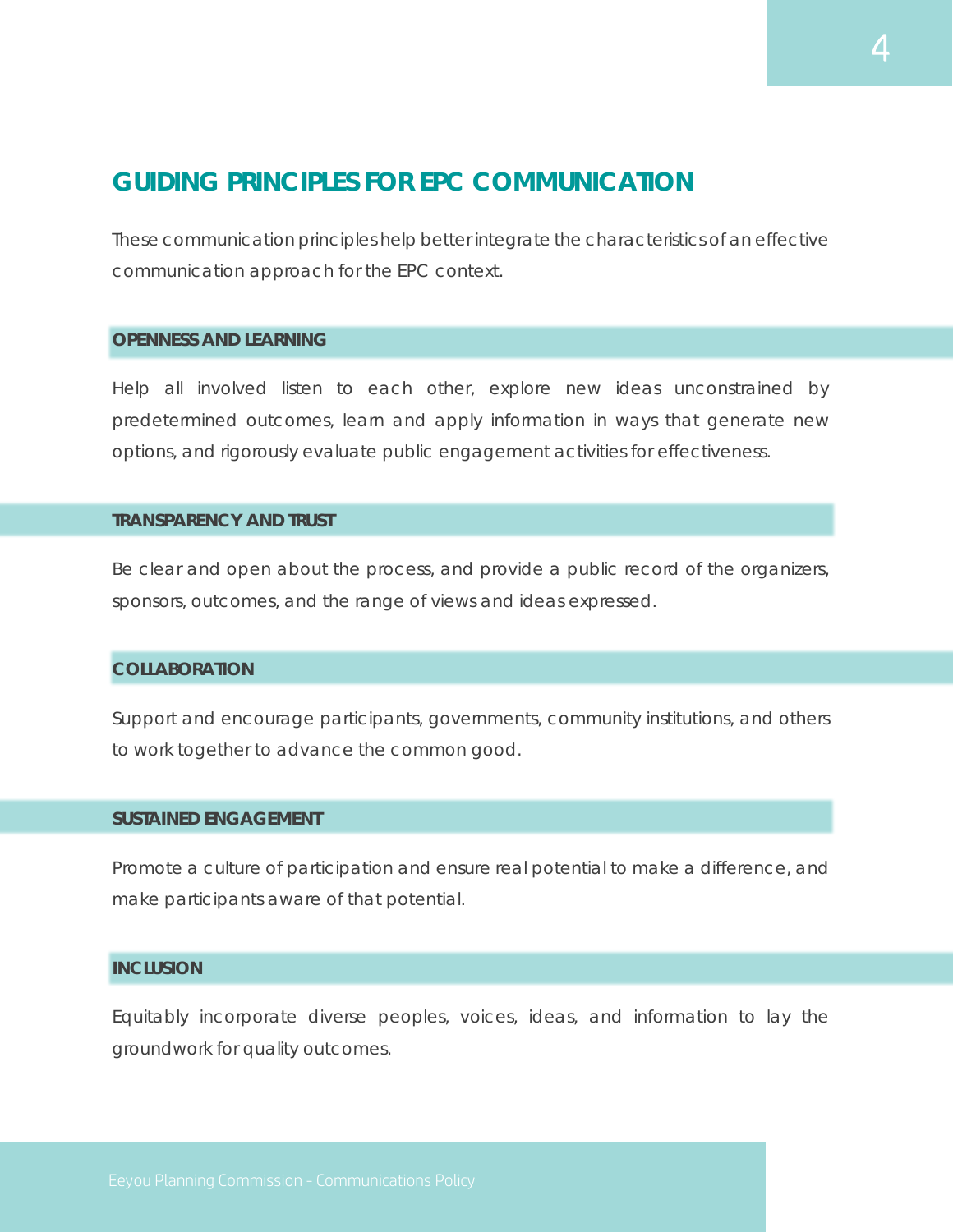## **COMMUNICATION RESPONSABILITIES OF THE EPC**

- **DEVELOP COMMUNICATION STRATEGIES** adjusted to diverse publics, accounting for their diverse roles and particularities
- **MAINTAIN AN ACTIVE ONLINE PRESENCE** by ensuring frequent updates and the publication of information that is available to all.
- **MANAGE THE BRAND AND IDENTITY OF THE EPC** by ensuring that publications and web platform presence are consistent with one another.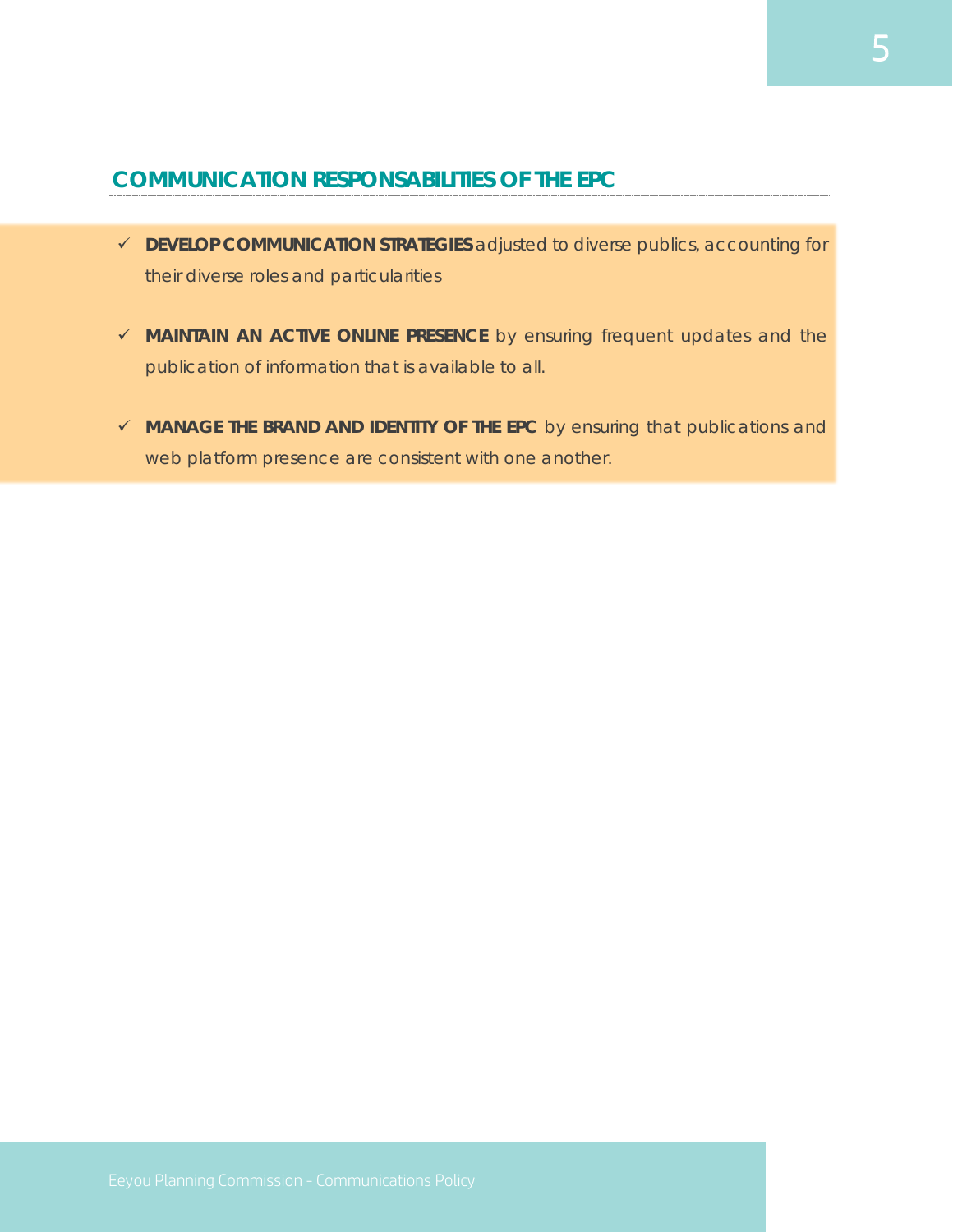## **TARGET PUBLICS**

#### **CREE COMMUNITY MEMBERS**

With respect to conveying information on land use planning to Cree communities, we will work with the preferences expressed by the Crees over the years. Social media, radio, other community media, and careful Cree translation are all topics that Cree community members have expressed as being important for effective communication. When needed, community members will also be consulted through community meetings, focus groups and interviews to obtain their input on specific questions or issues. In addition, at specific times during the planning process, public consultations may be useful for soliciting comments from all interested persons, including the Crees and general public.

#### **CREE ENTITIES AND STAKEHOLDERS**

Meetings will be scheduled with key collaborators and stakeholders to introduce the land use planning work and processes, and to explore effective means of working together. When specific issues arise that intersect with the mandates of different entities and stakeholders, we will meet with them to integrate their knowledge into the resolution of these specific issues.

#### **HARMONIZING WITH LAND USE PLANNING PARTNERS IN EEYOU ISTCHEE**

It is important to support the sharing of knowledge and resources, and foster communication and collaboration with the different governmental bodies and commissions that have direct responsibilities for developing land use plans in Eeyou Istchee. Regular contact will be maintained with our Land Use Planning Partners to stay informed on their work and to share new developments and information. This collaboration will help to harmonize the different planning process.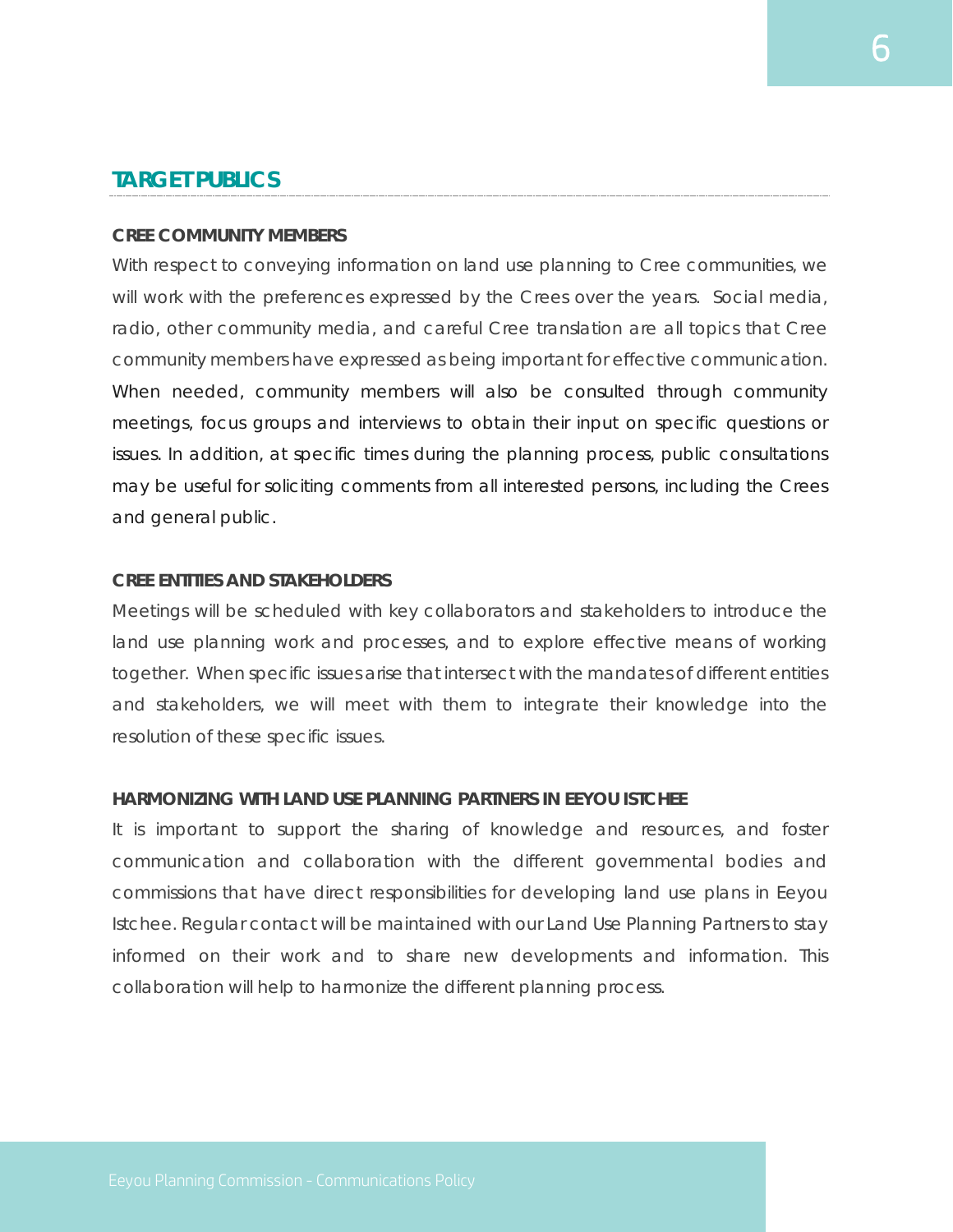# **COMMUNICATION STRATEGIES**

| <b>COMMUNICATION</b><br><b>METHOD</b> | <b>NATURE OF</b><br><b>INFORMATION</b>                                                                                                    | <b>ACTIONS</b>                                                                                                                                                                                                                                                    |
|---------------------------------------|-------------------------------------------------------------------------------------------------------------------------------------------|-------------------------------------------------------------------------------------------------------------------------------------------------------------------------------------------------------------------------------------------------------------------|
| <b>MEETING</b>                        | To discuss specific planning<br>issues with an entity, a<br>collaborator, a stakeholder<br>or a planning partner                          | Follow-up email will be sent after<br>the meeting as needed                                                                                                                                                                                                       |
| <b>EMAIL / PHONE</b><br><b>CALL</b>   | Working communication<br>with parties and other<br>interested organizations,<br>casual enquiries.                                         | Email and phone calls will be<br>used at the working level - semi-<br>formal communication.                                                                                                                                                                       |
| <b>COMMUNITY</b><br><b>MEETINGS</b>   | To discuss planning issues<br>with community members                                                                                      | Community meetings will be held<br>as required                                                                                                                                                                                                                    |
| <b>PUBLIC</b><br><b>CONSULTATION</b>  | Upon completion of the<br>Draft Plan, the Commission<br>shall make the plan public<br>and hold public consultions                         | To solicit comments from all<br>interested persons, including the<br>Cree Communities, Cree entities,<br>relevant Québec agencies and<br>the general public                                                                                                       |
| <b>NEWSLETTER</b>                     | To share information about<br>EPC, and to provide a<br>general update on the<br>planning process.                                         | A newsletter will be published<br>periodically to provide updates<br>on important milestones in the<br>planning process.<br>The newsletter will be distributed<br>via an electronic email list. Printed<br>copies will also be distributed in<br>the communities. |
| <b>WEB SITE</b>                       | To share information about<br>EPC, general updates on the<br>planning process, and to<br>share produced documents,<br>resources and maps. | The website will be updated<br>regularly.                                                                                                                                                                                                                         |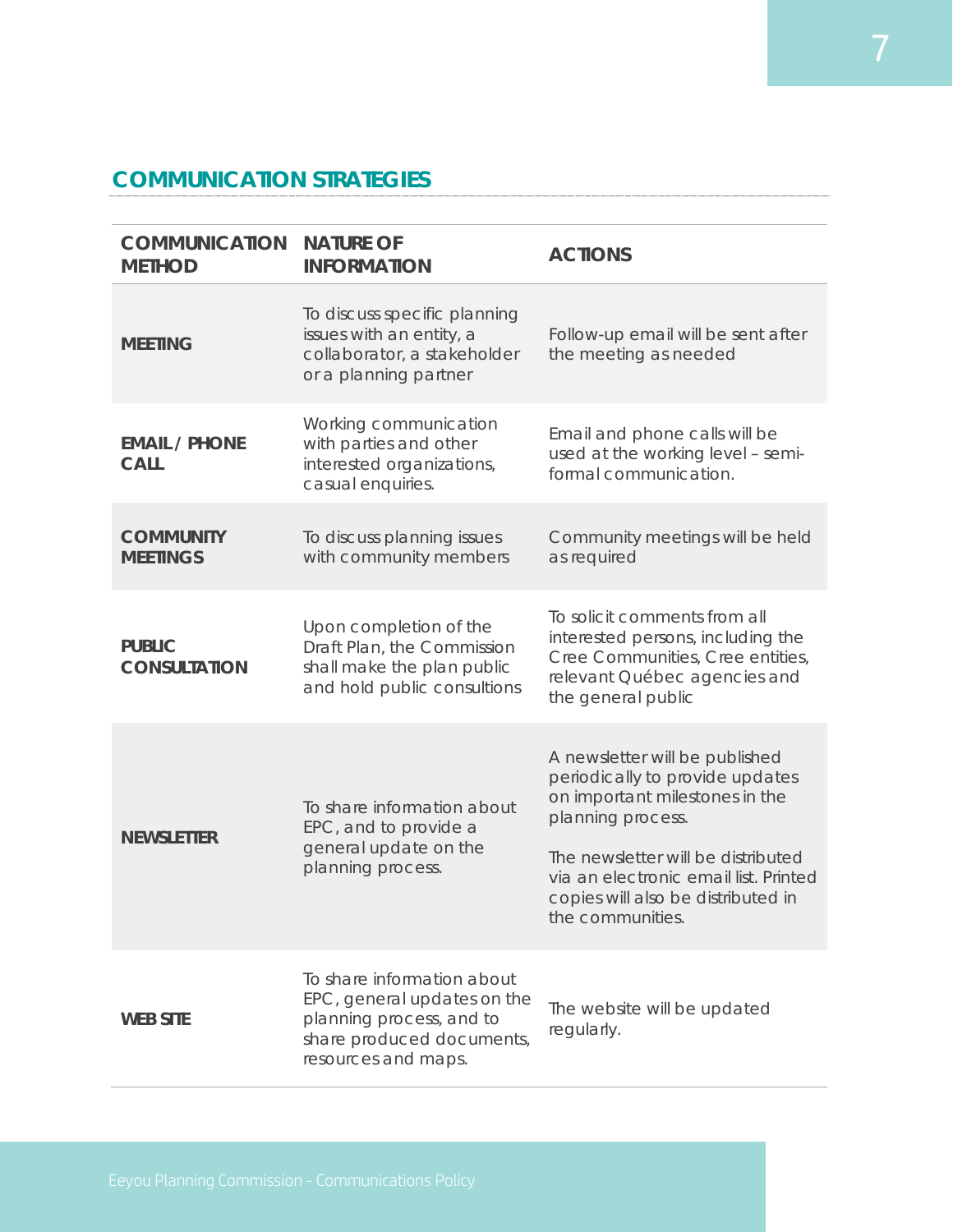| <b>POSTERS</b>                                                 | General information about<br>the EPC and the planning<br>process                                   | Posters will be displayed in public<br>areas, and during meetings and<br>information sessions |
|----------------------------------------------------------------|----------------------------------------------------------------------------------------------------|-----------------------------------------------------------------------------------------------|
| <b>SOCIAL MEDIA</b>                                            | To share easy and fun to<br>read information about land<br>use planning and the work<br>of the FPC | Social media platforms (with<br>emphasis on facebook) will be<br>updated regularly.           |
| <b>RADIO INTERVIEWS</b><br><b>AND</b><br><b>ADVERTISEMENTS</b> | General information about<br>the planning process                                                  | Develop interview materials and<br>advertisements in Cree language<br>for radio broadcast.    |